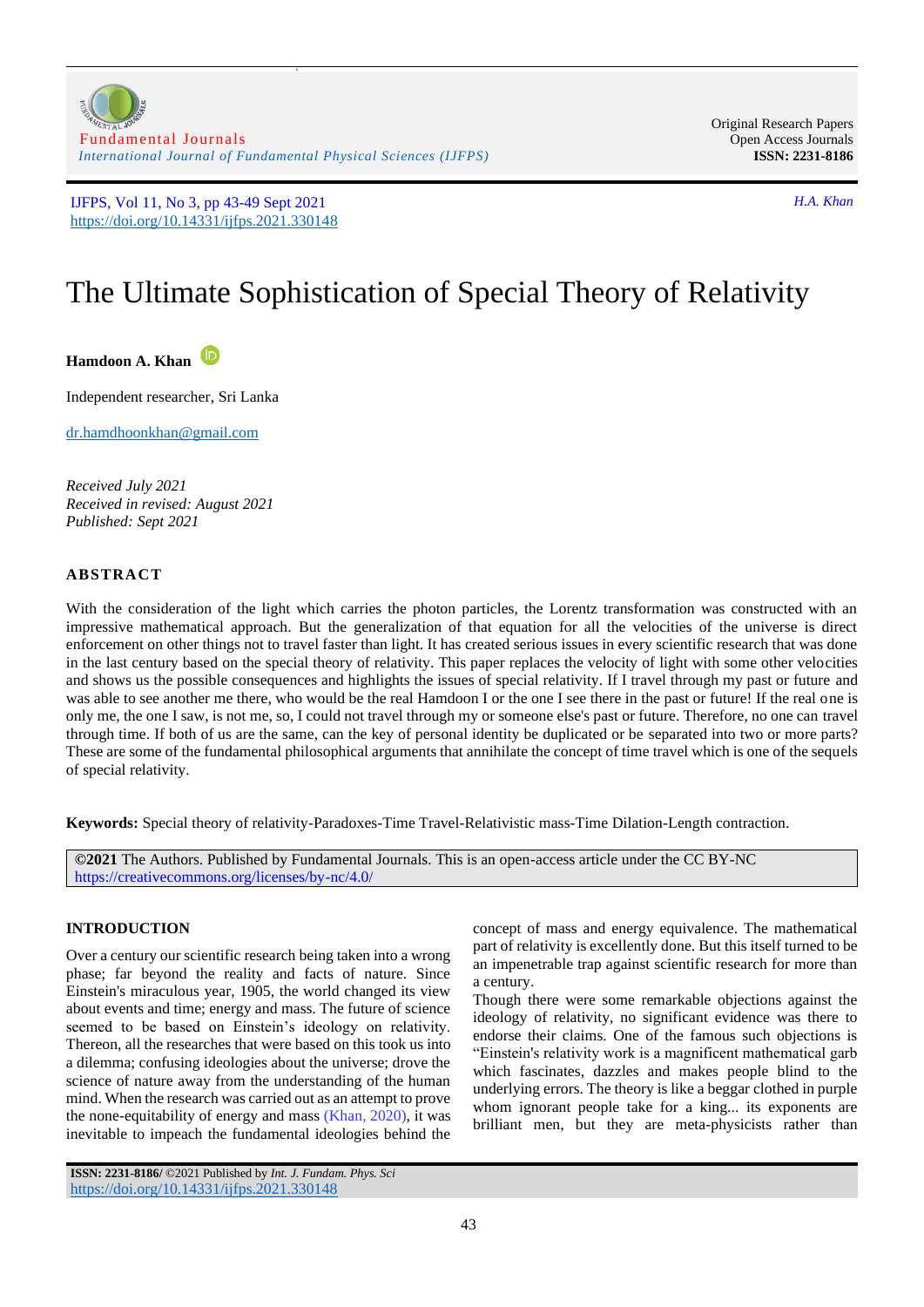scientists."[\(Kakos, 2020\)](#page-6-1). As the concept of relativity leads us into metaphysical aspects, unavoidably this paper will experience some philosophical arguments.

The objections against relativity were taken, a step further with the help of paradoxes such as twin paradox, pole and barn paradox, grandfather paradox, and so forth. But somehow the exponents of relativity were able to protect the credo of relativity with some responses to those paradoxes. But a logical approach to those responses persuades us to suspect their understanding of special relativity. though we could appeal for the defensibility of those paradoxes against special relativity, in order to make my arguments on the point and nonopposable, I have come up with four well-constructed paradoxes rather than evocating for the existing ones.

If the Lorentz transformation was derived with something slower than the light, the velocities of objects in the universe would be restricted more including photons, or with something faster than the light; the objects would be allowed mathematically to move even swiftly. Mathematically no objections could be placed against the special theory of relativity. But yet, it is far beyond the acceptance in the nature of reality.

As modern physics is constructed on the foundation of the special theory of relativity, only by questing these fundamentals and scrutinizing all the researches that were built upon these, we can take the future of physics into the scrupulous track. And this would allow us to understand the real nature of our universe.

#### **TRANSFORMATION EQUATIONS**

Imagine two Nikola clocks; one is stationary and the other is in movement at constant velocity  $\nu$  relative to the stationary clock. The Nikola particle travels between two frames crossing the distance  *the way up and the way down at constant* velocity  $\chi$ .



If we calculate the relativistic time elapses on the moving clock compared to the elapsed time on the stationary clock.

$$
L^2 + \frac{v^2 \Delta t^2}{2^2} = \frac{\chi^2 \Delta t^2}{2^2} \tag{1}
$$

$$
L^2 = \Delta t^2 \left(\frac{\chi^2}{2^2} - \frac{v^2}{2^2}\right) \tag{2}
$$

$$
\Delta t^2 = \frac{2^2 L^2}{\chi^2 - v^2} \tag{3}
$$

 $\Delta t = \sqrt{\frac{2^2 L^2}{v^2 - v}}$  $\frac{2^2L^2}{\chi^2 - v^2} = \frac{2L}{\chi \sqrt{1-v^2}}$  $\binom{8}{1}$ 1– $\frac{v^2}{2}$  $/$ <sub>χ<sup>2</sup></sub>  $\frac{2L}{\chi \sqrt{2V^2+1}} = \left(\frac{2L}{\gamma}\right)$  $\frac{2L}{\chi}$  $\frac{1}{\sqrt{1-\nu}}$  $\sqrt{1-v^2}$  $\sqrt{\chi^2}$ (4)

$$
t = \Delta t_0 \frac{1}{\sqrt{1 - v^2 / \chi^2}}
$$
 (5)

The factor which discerns this from the Galilean transformation is

$$
\frac{\Delta t}{\Delta t_0} = \frac{1}{\sqrt{1 - {v^2}/\chi^2}} = \alpha \tag{6}
$$

To find a mathematical formula that will relate the space and time let's think about three observers; one on a stationary land, the second one on a moving training with velocity v relative to the stationary observer, and the third person standing on the same train in the direction of the movement at the distance s at coordinate  $x'$  from the Nikola source which is in-front of the co-traveler, and there is another source of Nikola in front of the observer on the platform. when both the sources meet each other at the origin where  $(t = 0, x = 0)$  and  $(t' = 0, x' = 0)$ coincide, the source on train releases a Nikola particle at the moving direction at non-relative velocity  $\chi$  and the source on the platform does the same in the opposite direction.



Figure 2

When the particle by the source on the train reaches the point s at the coordinate  $x'$  we try to find where is the point s from the perspective of platform observers'  $x$ -coordinate system at time t.

$$
x = x'\alpha + vt \tag{7}
$$

$$
x' = \alpha (x - vt) \tag{8}
$$

As we already know that the time at the origin is

$$
t = t'_{origin} = 0 \tag{9}
$$

Relative to the platform observer as the train is in motion, the time that elapses in the moving train will always be slower than the stationary time which is bigger by the factor  $\alpha$ .

$$
t = \alpha \left( t'_{origin} \right) \tag{10}
$$

**ISSN: 2231-8186/** ©2021 Published by *Int. J. Fundam. Phys. Sci* <https://doi.org/10.14331/ijfps.2021.330148>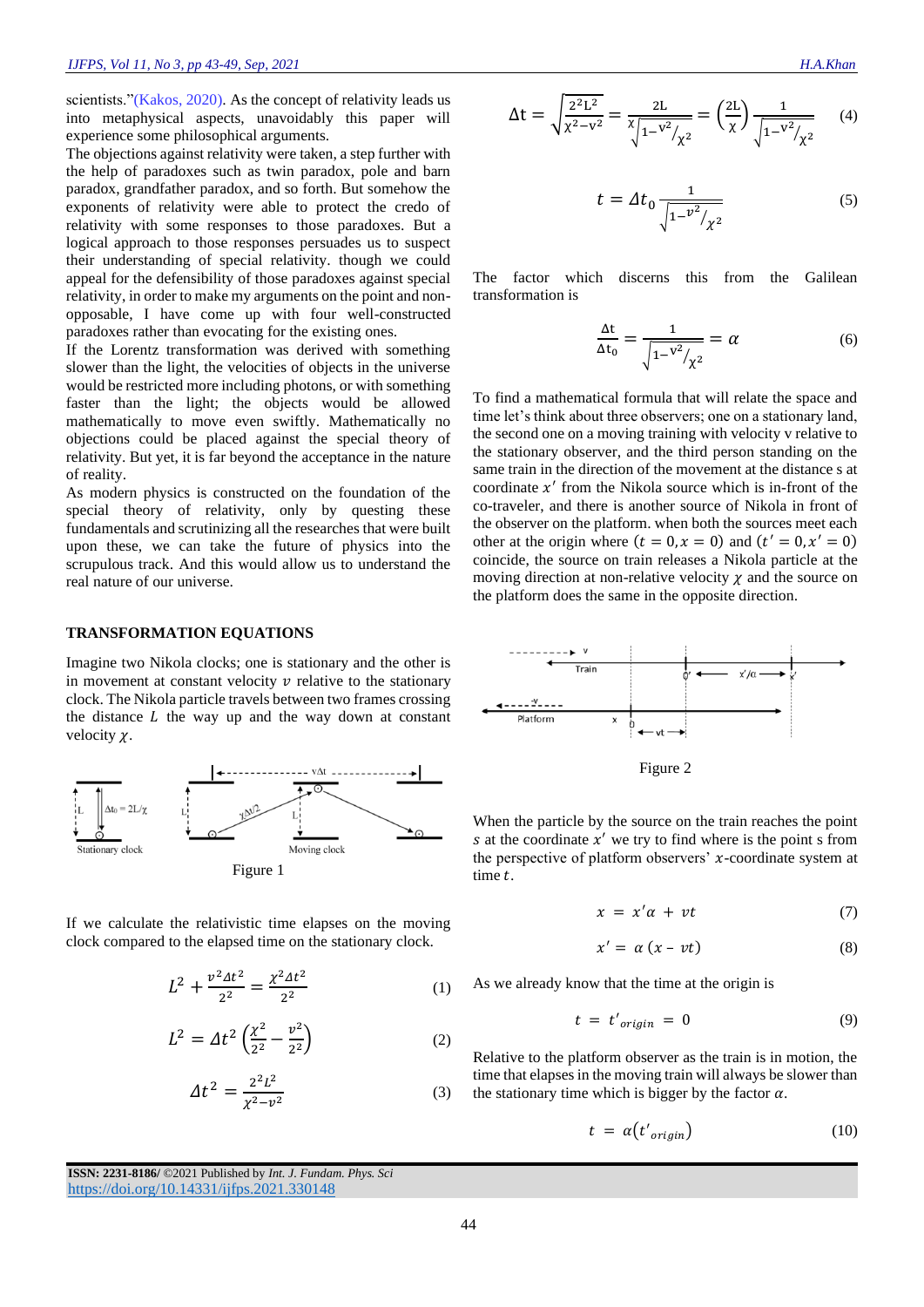We are also aware that as the train is in motion, the time of the person standing on the train at point  $s$  in coordinate  $x'$  will be slower than the time of the person standing at the origin of  $x'$ .

$$
t'_{x'} = t'_{origin} - \frac{vx'}{\chi^2}
$$
 (11)

$$
t'_{origin} = t'_{x'} + \frac{vx'}{\chi^2}
$$
 (12)

$$
t = \alpha \left( t' + \frac{vx'}{\chi^2} \right) \tag{13}
$$

As the observer at the origin of the train can claim that he's at rest and the person on the platform is on the movement we can use the same equation by interchanging the rows of platform and train as below.

$$
t' = \alpha \left( t - \frac{vx'}{\chi^2} \right) \tag{14}
$$

For the sake of argument, I would like to consider equations 4 and 6 as my equations of transformation.

Imagine that you and a horse start to run from the origin where  $t$  and  $x$  equal 0, the horse runs at velocity w and you run towards it at velocity  $v$ , and I observe this event from a stationary platform without relative motion. According to me at time  $t$  you and the horse will be at distance as below:

Horse:  $(t, wt)$ , and you:  $(t, vt)$ . From your perspective, the horse will be

$$
t' = \alpha \left( t - \frac{v}{\chi^2} wt \right) \tag{15}
$$

$$
x' = \alpha (wt - vt) = \alpha t (w - v) \tag{16}
$$

and from your perception, the speed of the horse will be

$$
w = \frac{x'}{t'} = \frac{w - v}{\left(1 - \frac{vw}{x^2}\right)}
$$
(17)

this is the relativistic velocity combination equation when only the  $x$  coordinate is involved. And the equations for  $y$  and z coordinates will be

$$
w_y = \frac{w_y}{\left(1 - \frac{vw_x}{\chi^2}\right)}\tag{18}
$$

$$
w_z = \frac{w_z}{\left(1 - \frac{vw_x}{\chi^2}\right)}\tag{19}
$$

As I go further using the same method, I can get the equations of relativistic velocity, and equivalence of energy and mass as below.

$$
m = \frac{m_0}{\sqrt{1 - \frac{v^2}{\chi^2}}} \tag{20}
$$

and

$$
E = m\chi 2 \tag{21}
$$

The pivotal understanding from the discussions above is, the speed of the light came into the picture of these equations because only since we make the equation to find the velocity of the light. But by generalizing those equations for all the velocities, we, fortunately, force the velocities of everything within this universe to be less than the speed of light as it's obvious from the discussions above. Just to make it clearer imagine if I had taken some particle that travels slower than the speed of the light into account when I derived the above equations, the speed of the light will be forced mathematically to be less than the velocity of that particle or something higher than the speed of the light such as tachyon, it would allow the things in the universe to travel faster than the speed on the light. And by doing so the constancy of the speed of the light will be disproved for the sake of the argument.

In order to prove it, just imagine that I stand on a stationary platform in front of the Nikola source and you are passing by me at velocity v by a spaceship. when both our frames are meeting at the origin, a Nikola particle being released out. And when the particle reaches the location  $x = \chi t$ , we have to find when and where this event happens from your perspective. The stationary perspective:

$$
(t_0, x_0) = (0, 0); \quad (t_1, x_1) = (t, \chi t) \tag{22}
$$

Spaceship perspective

$$
t'_{1} = \alpha \left( t - \frac{v \chi t}{\chi^2} \right) \tag{23}
$$

$$
x'_{1} = \alpha \left( \chi t - vt \right) \tag{24}
$$

Based on these, according to the observers in the spaceship, the velocity of the Nekota particle will be

$$
v = \frac{\chi - v}{\left(1 - \frac{V}{\chi}\right)} = \chi\tag{25}
$$

using these transformation equations if I had tried to find the speed of the light from the perspective of the observers in the spaceship, the result would have been as below

$$
c = \frac{c - v}{\left(1 - \frac{vc}{\chi^2}\right)}\tag{26}
$$

which makes the speed of the light to be relative to the motion of the observers. From all of our above discussions, it is being clear to us that the entire issue of the special theory of relativity being originated from the Lorentz factor.

To bring my argument a step further imagine that I kicked a football into a wall. It hit the wall and bounced back. Now according to the special theory of relativity, the time elapsed on the ball should be slower than mine. As the time of the ball is slower than mine, the ball should be left in my past, which

**ISSN: 2231-8186/** ©2021 Published by *Int. J. Fundam. Phys. Sci* <https://doi.org/10.14331/ijfps.2021.330148>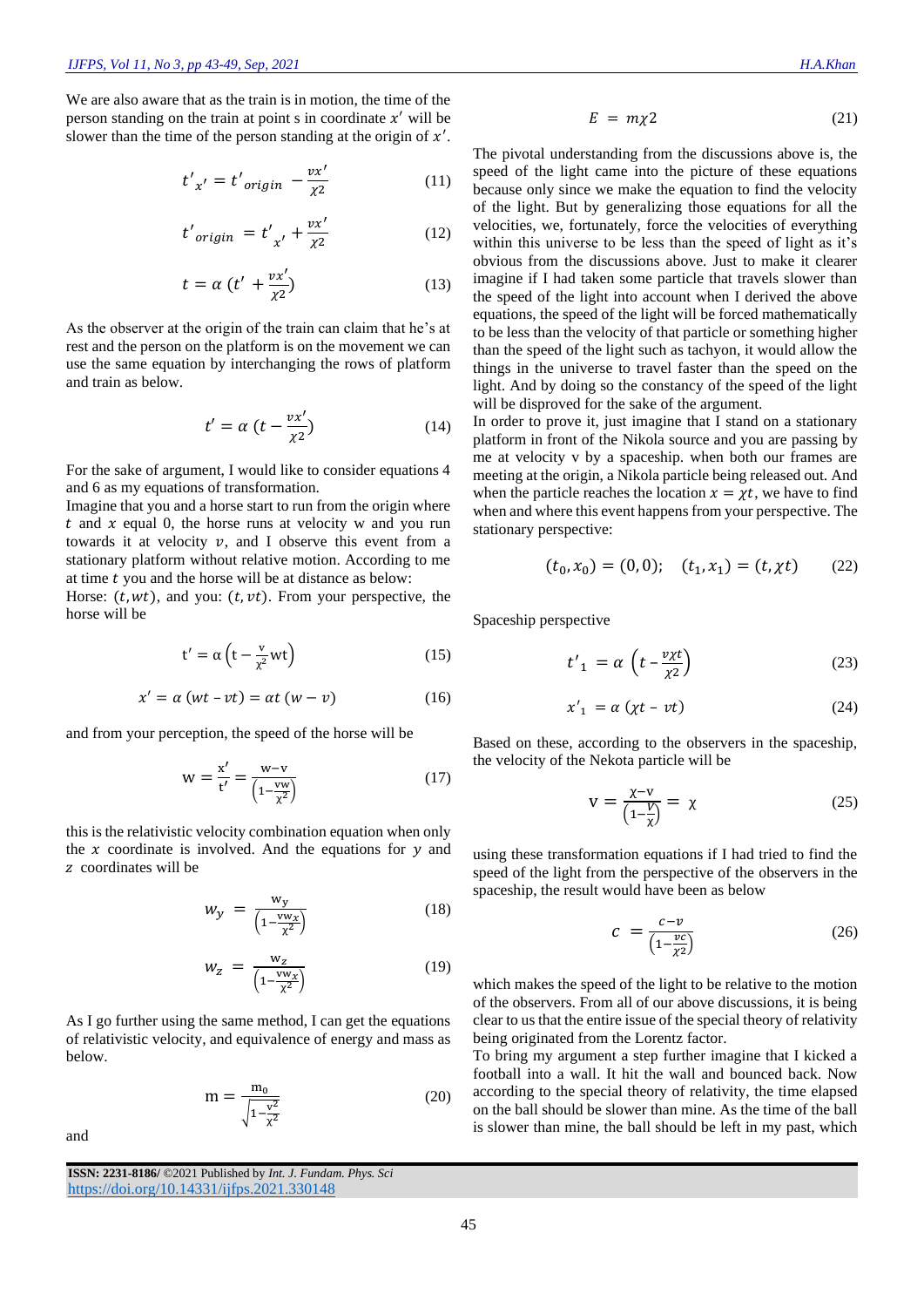means I should not be able to see that ball in my present since it is still in my past. But as I see the ball in my present, the time of the moving ball was not slower than mine. Therefore, there is no time dilation due to the relative motion.

Let's take into account an experiment, believed to be practical evidence of time dilation. Hafele-Keating experiment in which four cesium atomic clocks were flown on commercial flights around the world twice, once eastward and once westward, to test Einstein's theory of relativity [\(Hafele & Keating, 1972\)](#page-6-2). Try to have a logical look at this experiment. If the time of each flight was different from the other and the times of both flights were different from the time on earth, none of them would have been able to meet in the present of the earth. Because to be frank we are not talking about something called clock dilation, but time dilation. If it was true why it's only shown in the clocks, not in the reality. Strictly speaking, this experiment arises a strong suspicion, but the objection against the accuracy of the clocks in motion.

Instead of trying to prove the relativity with this experiment, I suggest if we can spend some time creating a clock that will not mislead us even when in motion, would be worth for us. 'A reliable clock though in motion' could be the next revolution in the clock manufacturing industry.

The idea of time dilation with relative motion opens the gate for the belief in time travel. And the concept of time travel takes me into some philosophical arguments. i.e., if I am in my present right now, and there are trillions of 'I's in my past and future, what will happen to the 'I' was in my next yoctosecond when that yoctosecond becomes my present? What will happen to the 'I' was in my last second of my life when I pass one more second of my present? If that 'I' dies how I am alive in my present and who I will be then? The 'I's in my past have less experience than me and the 'I's in the future have more. So, they cannot be me, if they are not me, I do not exist in my past or future. Same the way everything in my present does not exist in past or future since all are in the same present. Therefore, no one can time travel into their past or future.

Hypothetically if we accept that I am there in all my past, present, and future, that would be a self-contradicting belief. i.e., how was I dying even before I ever be born; would be given birth even since before my parents met each other even since before they were born; would be alive even when I die in my present.

Perhaps, I can take this argument into a different philosophical phase as well. i.e., if you say all 'I's in my past, present, and future are the same; who is real? What is the key to personal identity? If you say that the experience is the key, just a while ago I have proved that none of them have the same experience as I have, or if you say it is the body or the soul, can they be cloned or duplicated, if so, who is the factual 'I'?

As a concomitant of the special theory of relativity, we mathematically accept that the past, present, and future are invariably there. This logically means that my future is predefined, which time I will go to bed tonight; where I will sleep; what color cloth I will wear tomorrow; whom I will meet my next day, and what will I discuss with them. Each and everything in my life is predefined; second by second, minute by minute. A strong objection against free will arises from this

concept. Therefore, I would like to throw an essential question, i.e., who defined my future in such an irrevocable manner?

After all, these logically constructed arguments and explanations still if there is someone who could not understand this, I would like to suggest a practical experiment. i.e., board a prolonged train. Measure the length of the train from inside when it is stationary relative to the observers from outside the train with a precise digital measuring device that can display even slight changes in the length. And then let the train move in non-constant speed, and keep in measuring the length in every phase whether the device reads changes in the length or not. At least I hope no one will come up with any mathematical equations to argue that the digital programming of the devices also will be changed relative to the motion.

The time does not need to be dilated; the length to be contacted in order to make the speed of the light constant. If we truly understand the concept of energy; the type of energy causes the light for its velocity, and the type of energy causes the velocity of other objects we relatively observe. The light has a constant velocity because it is the internal energy of the photon, which does not experience relative changes in it [\(Khan, 2020\)](#page-6-0).

The perspicuous understanding of the facts of nature and the enervations of the special theory of relativity, allows us to accept the reality that matter and particles can travel faster than the speed of the light such as the velocity of the expanding universe. Thus, the concept of time traveling remains to be science fiction.

Upon the unacceptability of the Lorentz transformation, the gape would be replaced by the Galilean transformation. but only for the motions caused by the external energy, since only that could be relative [\(Khan, 2020\)](#page-6-0). As c is not the external energy of the photon, the noncompliance of the speed of light to the proposed equation will not affect the accuracy of the Galilean transformation.

# **THE RELATIVITY OF SIMULTANEITY**

Envision a train with a light source in the exact center of it, which means when the light from the source being released, it reaches both the ends (A, and B) at a meticulous time.



Let's now consider that the train is in motion to the right at constant velocity  $\nu$  relative to the observer from a stationary platform.

As the train is in continuous motion, from the perspective of the stationary observer; the light has to travel more distance to the right compared to the left side of the train. Therefore, the light would take a longer time to arrive at  $B$  compared to  $A$ .

**ISSN: 2231-8186/** ©2021 Published by *Int. J. Fundam. Phys. Sci* <https://doi.org/10.14331/ijfps.2021.330148>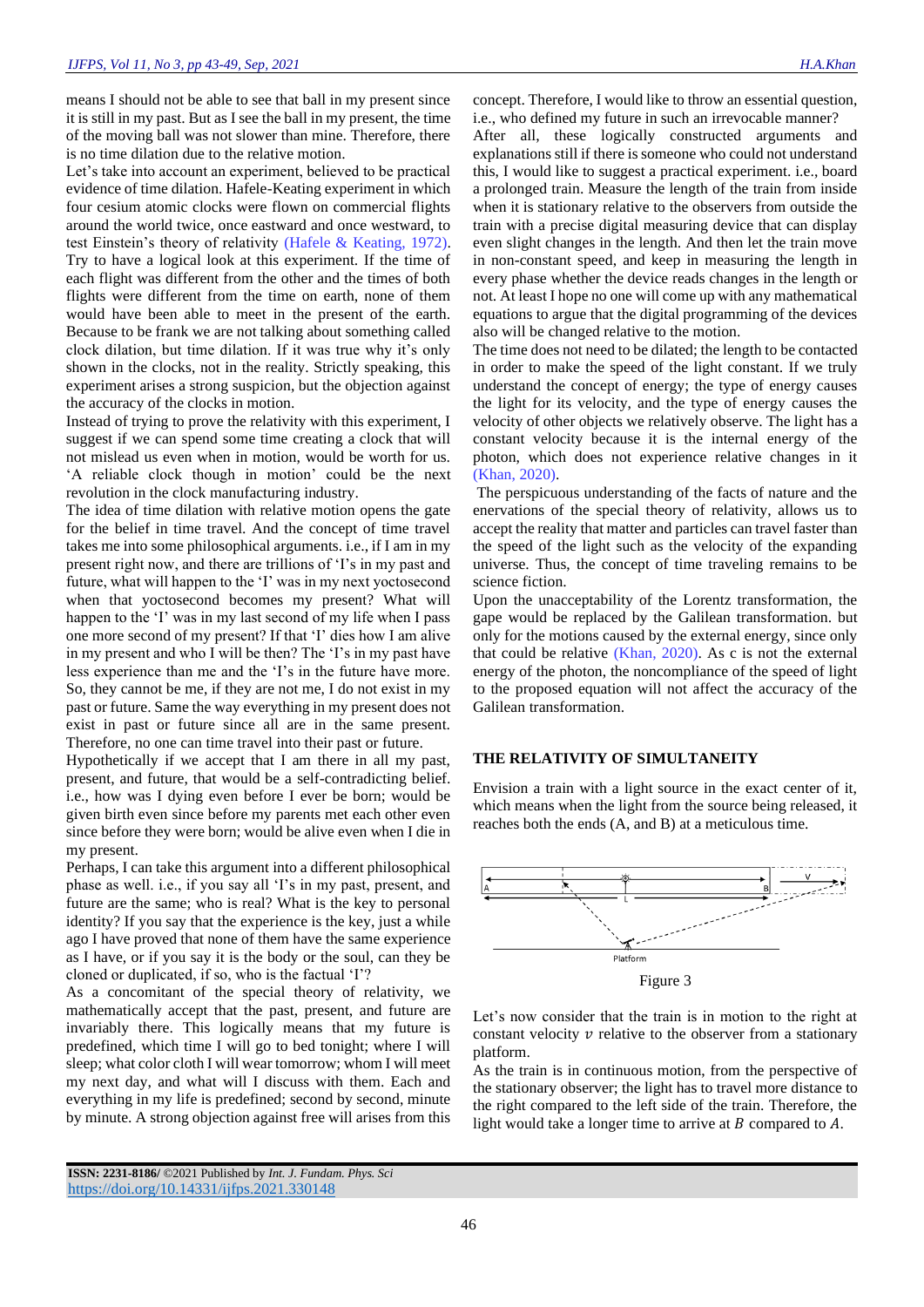$$
time = \frac{distance}{speed} \tag{27}
$$

$$
t_B = \frac{\left(\frac{L}{2} + vt_B\right)}{c} \tag{28}
$$

or

$$
t_B = \frac{L}{2(c-v)}\tag{29}
$$

As A moves towards the light, the time to reach A would be

$$
t_A = \frac{L}{2(c+v)}\tag{30}
$$

As the time difference between  $A$  and  $B$  will be

$$
t_C = t_B - t_A \tag{31}
$$

$$
t_C = \frac{L}{2(c-v)} - \frac{L}{2(c+v)}
$$
 (32)

$$
t_C = \frac{L}{2} \left( \frac{1}{c - v} - \frac{1}{c + v} \right) \tag{33}
$$

$$
t_C = \frac{L}{2} \left( \frac{(c+v) - (c-v)}{(c+v)(c-v)} \right) = \frac{L}{2} \left( \frac{2v}{c^2 - v^2} \right)
$$
(34)

$$
t_C = \frac{Lv}{c^2 - v^2} \tag{35}
$$

The above steps of the thought experiment prove the relativity of simultaneity mathematically[\(Morin, 2008\)](#page-6-3). But let's step back at this point and look into it from a different perspective.



Figure 4

Imagine that both the train and the platform observers are stationary relative to each other. But the platform observer stands at a closer distance from point  $A$  relative to point  $B$ . Though the light travels starting from the source and arrive both the end at the very same time, the observer at point  $P$  will assume them not to be simultaneous as the light from point B has to travel longer than from point  $A$ . understanding of this essential fact, will help us solve the puzzle of the relativity of simultaneity.

If we say that  $x$  was caused by  $z$ , the  $x$  should not exist in the absence of z. if not z could not be the cause of  $x$ . e.g., if we

**ISSN: 2231-8186/** ©2021 Published by *Int. J. Fundam. Phys. Sci* <https://doi.org/10.14331/ijfps.2021.330148>

say that the light is the cause of brightness in a room, to make this statement true the brightness should not exist when we switch the light off, otherwise, the statement would be wrong. But as the brightness disappears as the light turned off, we can conclude the credibility of that statement. Perhaps someone could commit mistakes in reasoning because of some gaps in understanding. e.g., someone says that the fire is the cause of cooking rice. But look at the rice cooker, which also cooks the rice, but without fire. Therefore, the first reasoning would be wrong since he failed to notice the heat in the fire which is the real cause as they are accompanied by each other. With the same logic, if we reconsider both the examples above in the talk of the relativity of simultaneity, we could notice the motion accompanied by the change in observational points from both ends of the train. And in the second situation only the change between the distance of observational points; is taking place. But still, we notice the differences between the durations, the light takes to reach both the ends relative to the platform observer.

Therefore, the relative velocities cannot be reasoned for the relativity of simultaneity. And this relativistic phenomenon just occurred due to the changes in the observational point. Strictly, it is called a mere optical illusion. And the illusion has nothing to do with the occurrence of the real event; if they take place simultaneously, the event is just simultaneous regardless of motions or perspectives of the relative observers. And we just have to post-process that to realize the fact.

### **PARADOXES OF SPECIAL RELATIVITY**

Over the past century, there was plenty of changes against the special theory of relativity with the succor of some phosphorescent paradoxes such as ladder paradox, rod and grate paradox, and so forth. But unexpectedly, they were comprehended imprecisely and were pretended as all those paradoxes are puzzled out. However, lamentably it had been done with some non-sophistic explanations.

Strictly speaking, I can build up my arguments based on the responses were given to those paradoxes. But I apprehend that my explanations also will take someone into a delusion and make them come up with some misleading responses. Therefore, I choose to place my arguments with four different paradoxes which can nimbly controvert all four basic teachings of special relativity; relativistic observation, length contraction, time dilation, and relativistic mass.

**1.** Envisage two identical balls; A and B. A is suspended under a roof or in space, and  $B$  is traveling towards  $A$  in uniform velocity  $v$ . when  $B$  hits  $A$ ;  $A$  should move backward and  $B$  forward according to the suspended ball. But as special relativity comes into account, from the perspective of  $B$ , it is stationery and  $A$  is the one in motion. Therefore, when it is hit, it should move backward and A forward. How these two selfcontradicting events can occur as a consequence of a single incident! Perhaps, based on this experiment, we can prove that only one of those two perspectives can eventuate. Thereon the relativistic perspective of  $B$  would be proved just to be a falsifying illusion.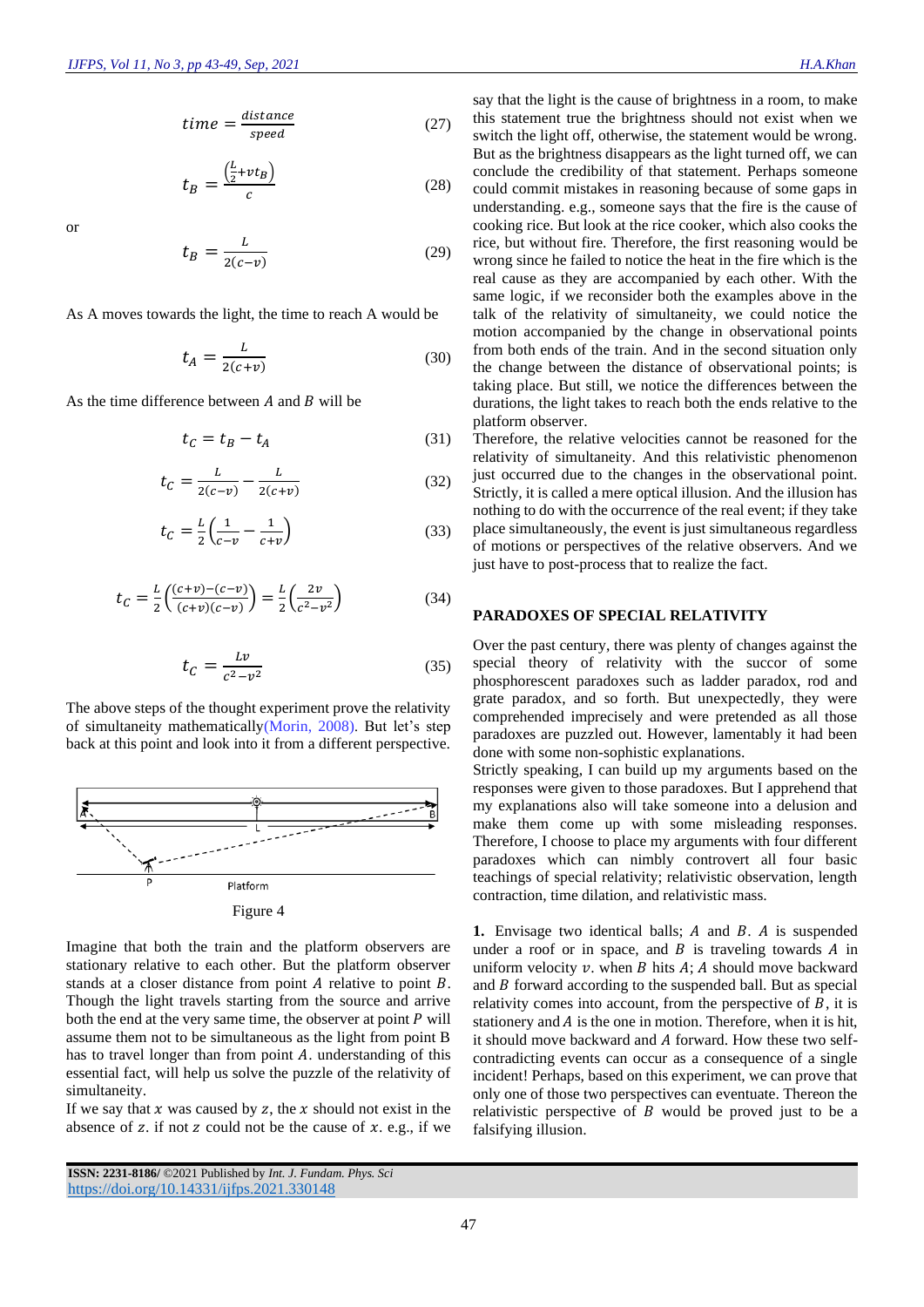**2.** We have two analogous magic sticks;  $x$  and  $x'$ , which have a width of 1 m. The specialty of these sticks is, no force in this universe can break them when their width is exactly 1 m. But only a magic stick with the perfect condition can shatter them when their width becomes smaller than 1 m. A scientist who has expertise in the special theory of relativity separated both the magic sticks with the distance  $d$ . Then he set the stick  $x'$ into motion towards  $x$  with constant velocity.7 $c$ .



According to the special theory of relativity, the width of the  $x'$  will be

$$
l = l_0 \sqrt{1 - \frac{v^2}{c^2}} = 1 \sqrt{1 - \frac{0.7^2}{1^2}} = l = 0.7141 \, m \tag{36}
$$

Therefore, when both the sticks hit each other, the x′ would be broken by  $x$  from the perspective of  $x$ . But based on special relativity, from the perspective of  $x'$ ; x is in motion. so that, x would be broken by  $x'$ . Which stick will be broken by which?

**3.** Alpha and Delta live in a fancy universe where all inhabitance dies as they complete the age 40. The distance between their planets is 12 light-years. When both of them were at the age of 28, Bob started to travel in a spaceship at constant velocity 12/13c towards the planet of Alex. As special relativity is concerned the factor gamma  $\gamma$  will come into the picture.

$$
\gamma = \frac{1}{\sqrt{1 - \frac{v^2}{c^2}}} = \gamma = 1 \sqrt{1 - \left(\frac{12}{13}\right)^2} = \frac{13}{5}
$$
\n(37)

According to Alex, as Bob is in motion, the distance he has to cross would be as  $12 \text{ ly} = (5/13) \times 12$ .

The time Bob will take to reach him will be  $(60/13)$  ly $/(12/13)=5$  years. And Alex clock would be

$$
\Delta t' = \frac{\Delta t}{\sqrt{1 - (V/c)^2}} = 13 \text{ years}
$$
 (38)

Therefore, when they meet each other from the perspective of Alex, he will be entered into the age 41 and Bob at 33. This means to say, based on the nature of their fantasy universe,

**ISSN: 2231-8186/** ©2021 Published by *Int. J. Fundam. Phys. Sci* <https://doi.org/10.14331/ijfps.2021.330148>

relative to Alex, he would be dead before he meets Bob. This circumstance will be antipode under the relativity of Bob. Whose perspective is correct, who is alive and who is dead?

**4.** Imagine a magic cage that has a mass of 10 kg. The cage always travels at a content velocity of  $0.6 c$ . As it travels when the mass exceeds 199 kgs; the cage teleports from milk way to Andromeda galaxy. People have a mass of more than 120  $Kg$ were not permitted to enter the magic cage and no items could be taken with, and the personals who have  $120 kg$  mass, were not able to hit the targeted mass.

$$
m = m_0 \gamma = 130 \times 1.249 = 161.2 \text{ kg} \tag{39}
$$

Therefore, no one could experience teleportation from the milky way galaxy. But one day, a wise man came to know about this cage and the rules, he claimed that he can make it happen. But everybody mocked him. Because he was only 110 kg and even those who were heavier than him, could not achieve it. But somehow the challenge was accepted. Surprisingly, the man came with his son who has a mass of 40 kg, and both of them entered the cage. No one could object to him on what he was doing as there were no restrictions on how many people should enter at once. Eventually, all the observers were happy.  $m = 199.84$ 

As the total relativistic mass of the cage hit the target, all the observers were able to see real-life teleportation in front of their eyes. But now, relativity comes into account. The man and his son claim that they are stationary and everything else is rushing by them. So, the mass of the cage was not able to exceed 160 kg. therefore, they were not able to experience teleportation. Who is correct here? Were they teleported or not?

#### **CONCLUSION**

The entire special theory of relativity was based, unfortunately, on the illusion of the Lorentz factor. The acceptance of the speed of light in the equation without questioning the necessity of it, caused physics to travel into a fictional world for more than a century. As it proved by the derivation of an alternative transformation equation.

By the concurrence with the proposals of special relativity, we must encounter some practical and philosophical objections as raised above, i.e., if someone hit a ball into a wall, and the time of the ball runs slower than the person who is relatively stationary, how the person could see the ball in his present while it is stuck in his past? if I am in my present right now, and there are trillions of 'I's in my past and future, What will happen to the 'I' was in my last second of my life when I pass one more second of my life? If that 'I' dies how I am alive in my present and who I will be then?

The critique approach of the facts of nature and the enervations of the special theory of relativity, reveals the reality that matter and particles can travel faster than the speed of light such as the velocity of the expanding universe. Therefore, the concept of time traveling remains to be science fiction.